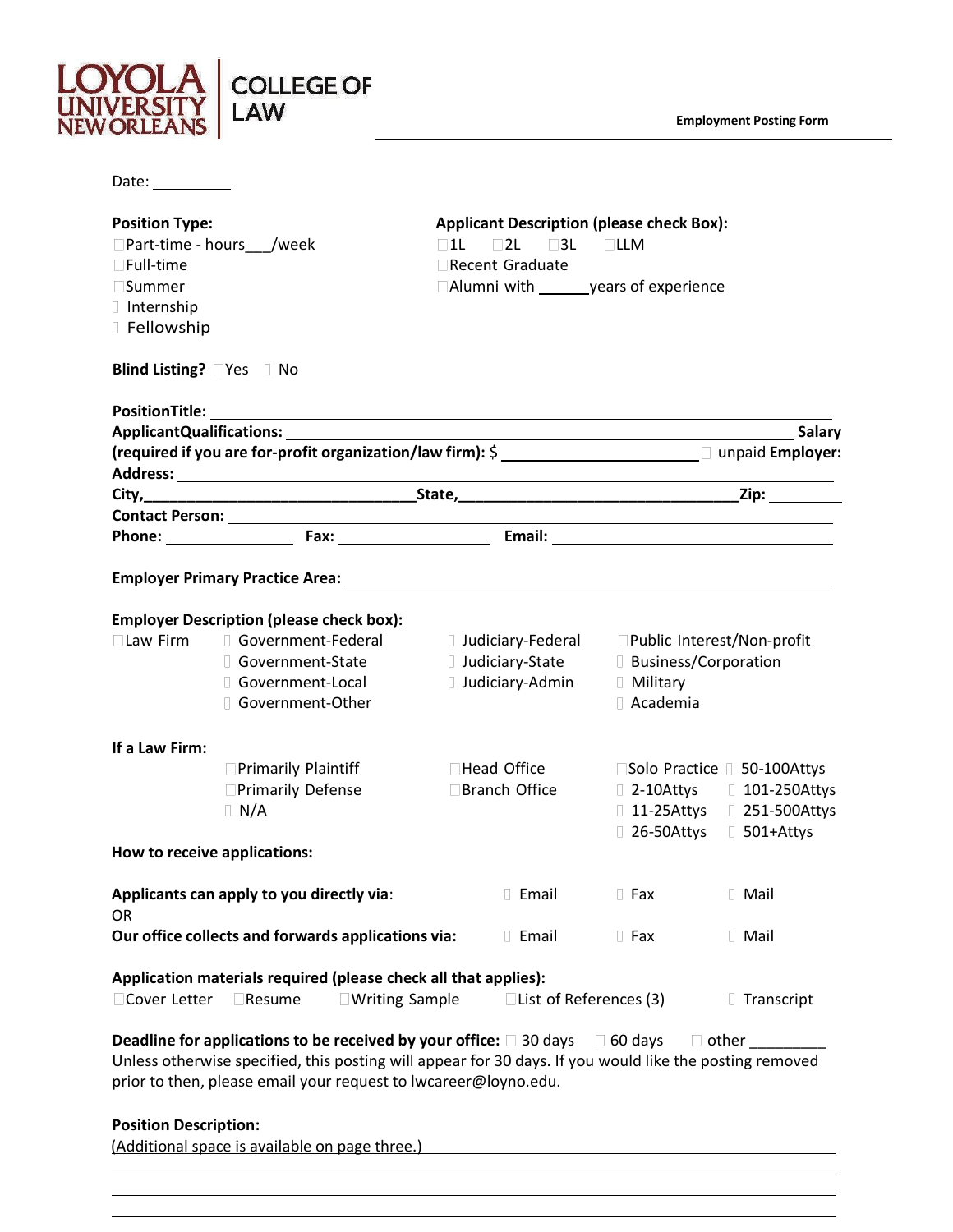

*Career Development Office*

## **Loyola University New Orleans**

Loyola University New Orleans is an Affirmative Action/Equal Employment Opportunity institution, and consequently its policy of non-discrimination includes recruitment, employment retention and promotion of the most qualified students, faculty, and staff, regardless of an individual's race, sex, color, religion, national/ethnic origin, age, citizenship, marital status, sexual orientation, disability or veteran status. Loyola University New Orleans does not discriminate in its provision of services and benefits and in its treatment of students, patients and employees.

## **EMPLOYERS:**

**Sign and return the following statement to the Loyola University New Orleans College of Law, Career Development Office prior to posing a job.**

## **STATEMENT OF COMPLIANCE**

(name of organization)

is an Equal Opportunity Employer and complies with the Loyola University New Orleans policy of nondiscrimination. We hire without regard to race, sex, color, religion, sexual orientation, marital status, national or ethnic origin, age, disability, or veteran status.

Signature Date Date Title

## **IMPORTANT**

Please note that failure to sign and return this form intact, without any qualifications, may result in our referral of such failure to the appropriate University committee, to determine whether such failure is evidence of refusal to comply with Loyola's Affirmative Action Policy, to determine whether Loyola facilities and services will continue to be available to your organization, and to determine what other action should be taken by the University.